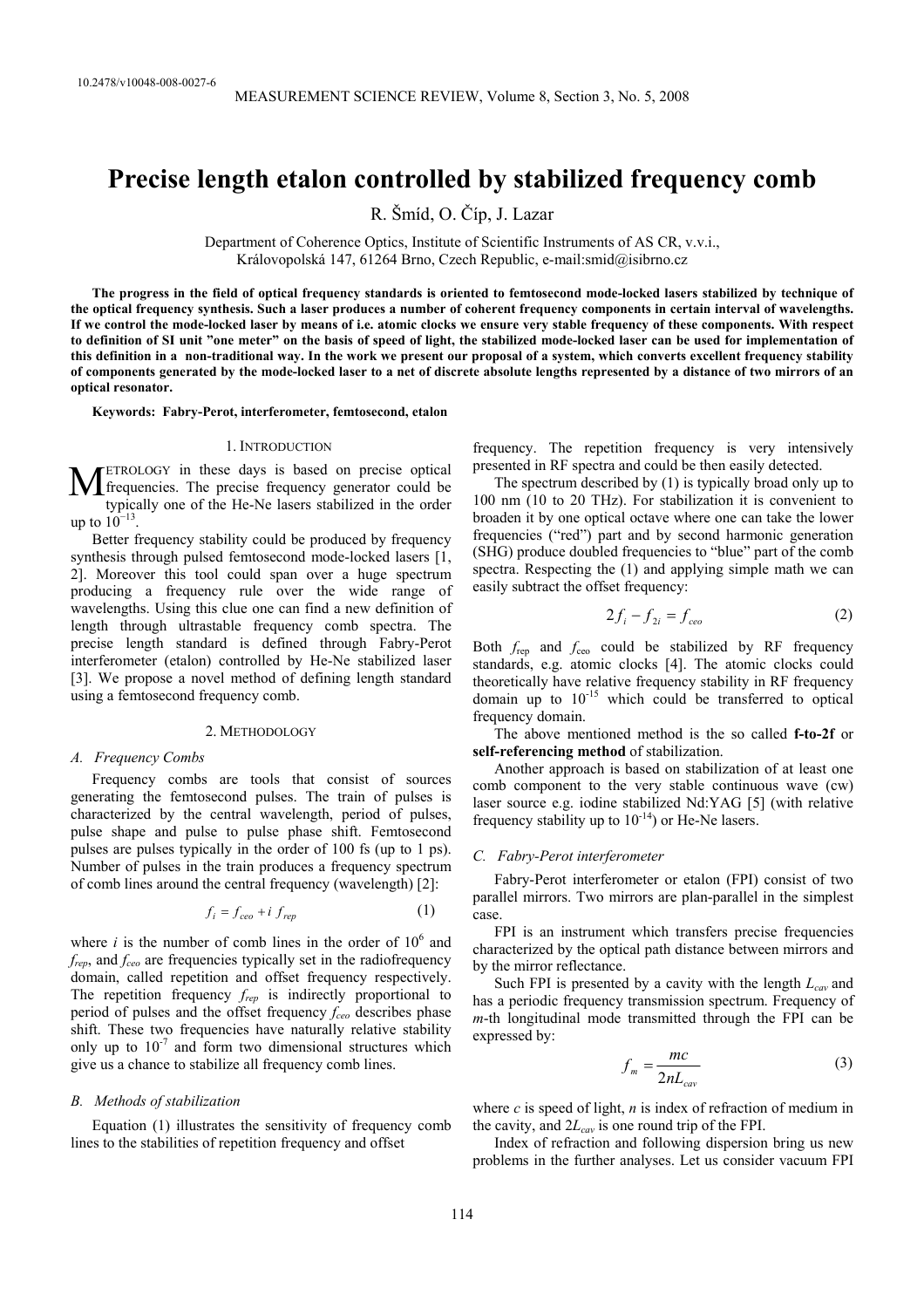for simplicity. Intermode distance of Fabry-Perot cavity is related through (3) to the distance between mirrors  $L<sub>x</sub>$ .

$$
f_{cav} = \frac{c}{2L_x} \tag{4}
$$

Each transmitted light then fulfills the condition

$$
f_{FP} = i f_{cav} \tag{5}
$$

Periodical changes in distance between mirrors characterized by  $L_x$  to  $L_x + \Delta L_x$  (using e.g. the piezo-electric transducer) with detector on the output mirror produce spectra of the so called scanning Fabry-Perot interferometer which enable us to measure broader spectra.

## *D. Transmission of comb lines through FPI*

It has been shown that only a discrete value of frequency could be transmitted through FPI. If there is a relation that fulfills the condition

$$
i f_{rep} = j f_{cav} \tag{6}
$$

$$
f_{cav} = x f_{rep} \tag{7}
$$

where *x*, *i*, and *j* are the integers. Each optical frequency comb line could be transferred through the FPI but the optical path distance between the mirrors should strictly respect the following equation:

$$
L = \frac{c}{2xf_{rep}}\tag{8}
$$

where  $L_x$  is optical path distance in the FPI. In frequency domain it represents laser spectral comb lines coinciding with transmission of the FPI. Fig. 1 represents a structure of such an optical path distances which corresponds to an optical frequency comb with *frep*=100 MHz.

# *E. Time domain analysis*

or in other words

The structure of the problem in the time domain is more complicated since in typical FPI we suppose continuous wave sources targeting the mirrors. In our case the source has in the simplest a structure of "continuous wave source" central wavelength modified by the pulse repetition and pulse shaping.

Strictly speaking the pulses have no central wavelength but a number of wavelengths since it changes its direct position during time, source errors, and since each curve in time could be described in frequency domain as a sum of numbers of frequencies according to Fourier transform theory.

Pulse in the time domain could be explained by [3].

$$
E_p(t) = E_{env}(t) \cdot e^{i(\omega_c t + \phi_{ce})}
$$
\n(9)

where  $E_{env}$  is envelope function of the pulse and  $\omega_c$  and  $\phi_{ce}$  are the carrier angular frequency and carrier-envelope phase, respectively.  $\phi_{ce}$  for *i*-th pulse is given by  $\phi_{ce} = i \Delta \phi_{ce} + \phi_0$ 

The train of *y* pulses travelling from the frequency comb source is described by the following relation

$$
E(t) = \sum_{y} E_p(t - y \tau) \tag{10}
$$

where  $\tau = 1/f_{\text{ren}}$ .

The relation between time and frequency domain quantities is covered by

$$
f_{ceo} = -\frac{\Delta \phi_{ce} f_{rep}}{2\pi} \tag{11}
$$

Pulses travel through Fabry-Perot and *i*-th "meets" *(i+1)* th pulse after *j* round-trips.

This simple approach is valid only in a totally evacuated medium. Generally, refraction index is then frequency dependent according to this equation:

$$
n = c \left( \frac{1}{v_g} + \frac{k_0}{\omega} \right) \tag{12}
$$

where  $v_g$  is group velocity and  $k_0$  is wavevector. Thus the relation (11) could not be completely fulfilled.



Fig.1 Places of incidence between spectral components of the optical resonator and mode-locked laser vs. resonator length *Lx*. The calculation is done for the mode-locked laser with the repetition frequency  $f_{rep}$  =100 MHz. The refractive index in the cavity is not considered.

The effect of dispersion and carrier-phase should be counted in resulting interference of pulses inside the cavity. If one pulse overlaps through the next in the FPI they interfere producing a structure of maxima and minima – the interference fringes which envelope corresponds to the pulse shape and pulse length. The higher the number of incidence pulses and the quality of the Fabry-Perot cavity, the stronger the contrast around the well defined precise length (according to the Fig.1). The precise length is at the extreme of the envelope (the fringe with maximal or minimal intensity).

# 3. EXPERIMENT AND RESULTS

In our first experiment, done for verification of our method, we used fiber based femtosecond laser TC1500 MenloSystems, GmbH. This laser has pulse length <100 fs, central wavelength 1560 nm and the repetition frequency 100 MHz (tunable +129 kHz, –257 kHz).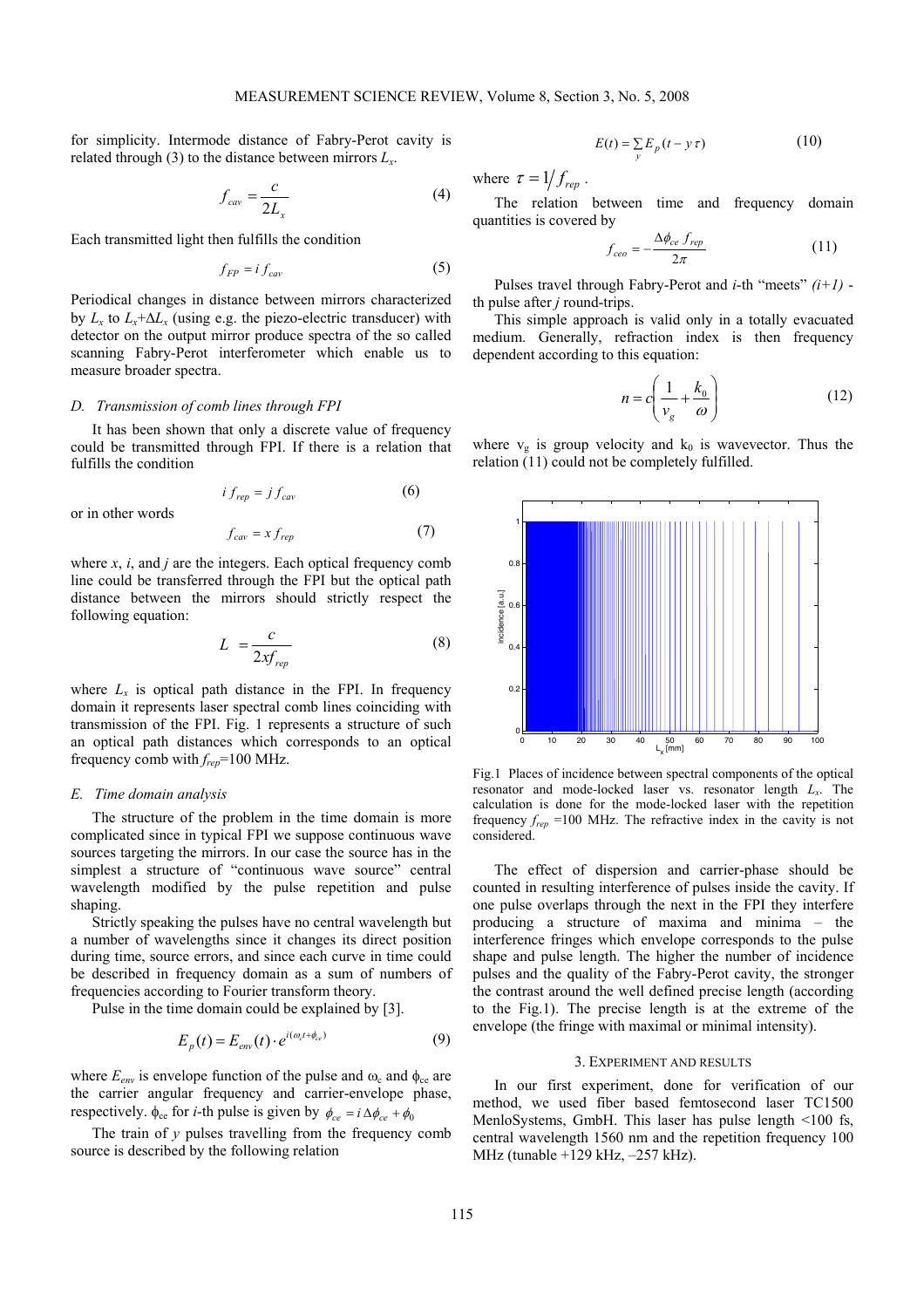For this reason we have made FPI with two plan-parallel mirrors with intracavity length close to  $L_x = 375$  mm with inter-mode FPI frequency 400 MHz which fulfills the condition  $(6)$ ,  $(7)$  and  $(8)$ .

We propose a comparison method to find precise length *Lx* and follow the inter-mode frequency  $f_{cav}$ . We applied two tunable single-mode He-Ne lasers working at different wavelengths as the mode-locked laser works. Each of these lasers is locked to one of the neighboring longitudinal modes of the resonator. The frequency of beats between these two lasers determines the inter-mode frequency  $f_{cav}$ .



Fig.2 The schematic diagram.  $\lambda/2$  are half-wave plates for 633 nm, L1 and L2 are He-Ne lasers used for measurement of inter-mode frequency *fcav*, and OR is abreviation of the optical resonator.



Fig.3 The reflectance of dichroic mirrors and output lines of He-Ne lasers and the frequency comb.

The schematic diagram of the whole optical and electronic arrangement is in Fig.2. We detected two laser beams produced by He-Ne lasers L1 and L2 into the same axis of propagation on the detector PD1 and PD2. L1 and L2 lasers are separated optically by different polarization. We used polarizing beam splitters PBS and set of half-wave plates for this purpose. FPI consist of two dichroic mirrors with different reflectance: 0.99 at 633 nm and 0.90 at 1560 nm (see Fig.3).

To lock the optical frequency of each laser L1 and L2 to

neighboring longitudinal modes of the optical resonator we used a harmonics detection technique known at the laser spectroscopy [6,7].

## *A. First recorded data*

After the locking of both lasers L1 and L2 to neighboring longitudinal modes we tuned the length of the cavity  $L_{cav}$ precisely with respect to possible range of repetition frequency of the mode-locked laser *frep*=100.000 MHz (+129 kHz, –257 kHz). We reached the inter-mode frequency  $f_{cav} = 399.7500$ MHz.

The recordings of the spectral profile of the resonator on the photodetector PD1 and PD2 are in Fig.4. Its  $1<sup>st</sup>$  harmonics are presented in Fig.5 (one harmonic is presented in opposite sign for easier reading).



Fig.4 The spectral profiles of the optical resonator measured by scanning of the laser L1 (PD1) and L2 (PD2) along two neighboring longitudinal modes of the optical resonator with respect to one mode.



Fig.5  $1<sup>st</sup>$  harmonics of the spectral profiles of the optical resonator measured by scanning of the laser L1 and L2 along two neighboring longitudinal modes of the optical resonator.

On the basis of the eq.  $(6)$ ,  $(7)$ , and  $(8)$  we tuned the repetition frequency of the mode-locked laser to  $f_{rep}$  = 99.9375 MHz with respect to selected  $x = 4$ . When we approached this theoretically calculated value we observed interference for 1560 nm femtosecond pulsed beam in the output of the optical